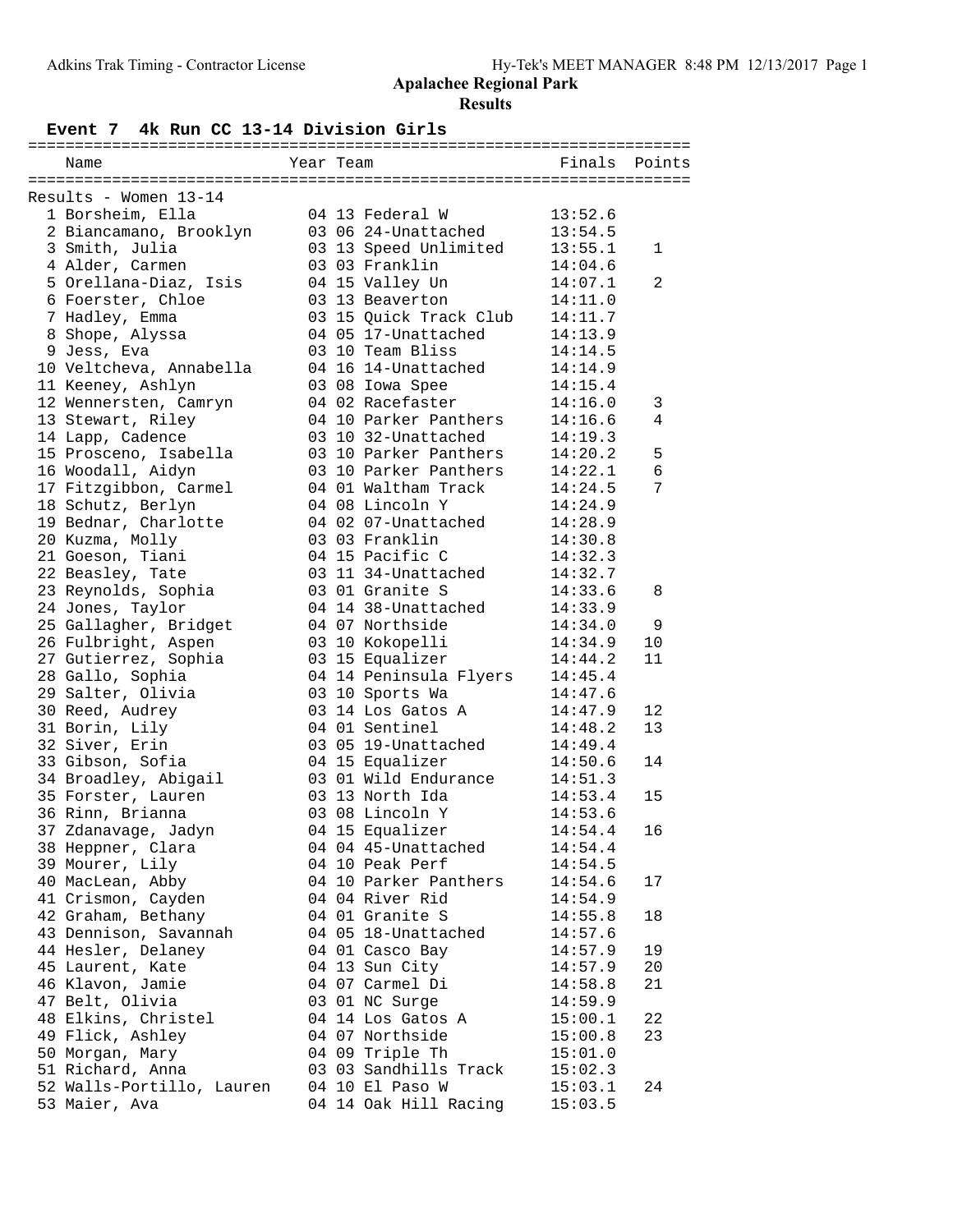| Event 7 4k Run CC 13-14 Division Girls |  |                                         |                    |    |
|----------------------------------------|--|-----------------------------------------|--------------------|----|
| 54 Oliai, Sophia                       |  | 03 12 SpeedKIDZ Elite                   | 15:03.5            | 25 |
| 55 Aponte-Clarke, Sierra               |  | 03 01 Casco Bay                         | 15:05.8            | 26 |
| 56 Lindsay, Camille                    |  | 04 15 Lightning                         | 15:06.1            | 27 |
| 57 Cridge, Lily                        |  | 04 07 Northside                         | 15:07.0            | 28 |
| 58 Evans, Rylee                        |  | 04 04 45-Unattached                     | 15:09.4            |    |
| 59 Trudel, Chloe                       |  | 04 01 Granite S                         | 15:10.4            | 29 |
| 60 McConnell, Cameron                  |  | 04 10 Parker Panthers                   | 15:10.9            | 30 |
| 61 Skandera, Sarah                     |  | 04 14 38-Unattached                     | 15:10.9            |    |
| 62 Gallegos, Ashlee                    |  | 04 15 Equalizer                         | 15:11.3            | 31 |
| 63 Beathea, Abby                       |  | 04 07 Dirty South XC                    | 15:11.8            |    |
| 64 Sheriff, Jannah                     |  | 04 14 Los Gatos A                       | 15:12.1            | 32 |
| 65 Carr, Teagan                        |  | 04 15 Equalizer                         | 15:12.2            | 33 |
| 66 Krueger, Keanna                     |  | 03 13 36-Unattached                     | 15:13.4            |    |
| 67 Cantine, Maya                       |  | 04 13 Speed Unlimited                   | 15:13.9            | 34 |
| 68 Joaquin, Cate                       |  | 03 14 Sacramento Elite                  | 15:14.5            |    |
| 69 Shakespeare, Kylee                  |  | 04 13 South Hil                         | 15:16.4            |    |
| 70 Duarte, Isabella                    |  | 03 15 Valley Un                         | 15:17.4            | 35 |
| 71 High, Reagan                        |  | 04 12 26-Unattached                     | 15:17.5            |    |
| 72 Selenis, Sloane                     |  | 04 13 Rain City Flyers                  | 15:17.7            |    |
| 73 Wall, Abigail                       |  | 04 13 Whisper Running                   | 15:17.8            | 36 |
| 74 Clarke, Adele                       |  | 04 12 SpeedKIDZ Elite                   | 15:18.4            | 37 |
| 75 Spencer, Isabella                   |  | 04 13 Sun City                          | 15:18.5            | 38 |
| 76 Calbert, Makenna                    |  | 03 04 Etowah Yo                         | 15:19.1            | 39 |
| 77 Puleo, Sierra                       |  | 03 03 Richmond                          | 15:21.3            |    |
| 78 Thompson, Anika                     |  | 03 13 Amazon Di                         | 15:23.0            |    |
| 79 Farnsley, Nicole                    |  | 04 05 Northeast                         | 15:23.1            |    |
| 80 O'Reilly, Anna                      |  | 04 01 Granite S                         | 15:23.2            | 40 |
| 81 Reyes, Ciera                        |  | 04 13 Sun City                          | 15:23.3            | 41 |
| 82 Ramirez, Celeste                    |  | 04 15 Lightning                         | 15:23.9            | 42 |
| 83 Gomez, Cristal                      |  | 04 16 14-Unattached                     | 15:24.6            |    |
| 84 Svartstrom, Julia                   |  | 03 15 Equalizer                         | 15:25.7            | 43 |
| 85 Hemming, Cassie                     |  | 03 01 Granite S                         | 15:26.5            | 44 |
| 86 Gehrt, Hannah                       |  | 03 14 Los Gatos A                       | 15:26.5            | 45 |
| 87 Weirich, Anna                       |  | 03 14 Los Gatos A                       | 15:27.0            | 46 |
| 88 Deighan, Alexis                     |  | 03 05 19-Unattached                     | 15:27.9            |    |
| 89 Melcher, Elizabeth                  |  | 04 14 Mount Dia                         | 15:28.5            | 47 |
| 90 Bolduc, Camille                     |  | 03 01 Green Mou                         | 15:29.3            |    |
| 91 Boutelle, Lauren                    |  | 04 10 Landshark                         | 15:30.2            |    |
| 92 Say, Jamie                          |  | 04 14 Mount Dia                         | 15:30.3            | 48 |
| 93 Livingston, Abigail                 |  | 04 09 Triple Th                         | 15:31.2            |    |
| 94 Tyska, Hope                         |  | 03 01 Sentinel                          | 15:32.0            | 49 |
| 95 Mahaffy, Kira<br>96 Stark, Hope     |  | 03 13 Whisper Running                   | 15:32.4            | 50 |
| 97 McIlraith, Eva                      |  | 03 10 Kokopelli<br>04 13 Bowerman Track | 15:32.5            | 51 |
| 98 Matarese, Ellaney                   |  | 03 15 Valley Un                         | 15:33.0<br>15:33.2 | 52 |
| 99 Chiang, Mei                         |  | 04 16 1st Coast Track                   |                    |    |
| 100 Minjares, Emily                    |  | 03 14 Los Gatos B                       | 15:33.6<br>15:34.1 |    |
| 101 Tysall, Charlotte                  |  | 03 01 02-Unattached                     | 15:34.4            |    |
| 102 Klem, Sarah                        |  | 03 15 Equalizer                         | 15:34.8            | 53 |
| 103 Kouroriez, Charlotte               |  | 04 01 Waltham Track                     | 15:34.8            | 54 |
| 104 Donwerth, Ayanna                   |  | 03 12 43-Unattached                     | 15:35.7            |    |
| 105 Armitage, Kaylie                   |  | 03 01 Sentinel                          | 15:36.7            | 55 |
| 106 Brown, Bailee                      |  | 03 01 Sentinel                          | 15:37.4            | 56 |
| 107 Charlie, Skylar                    |  | 04 10 Acoma Running                     | 15:37.7            |    |
| 108 Perez, Beatriz                     |  | 03 07 Northside                         | 15:37.9            | 57 |
| 109 Milbrodt, Jenna                    |  | 04 15 Valley Un                         | 15:38.3            |    |
|                                        |  |                                         |                    |    |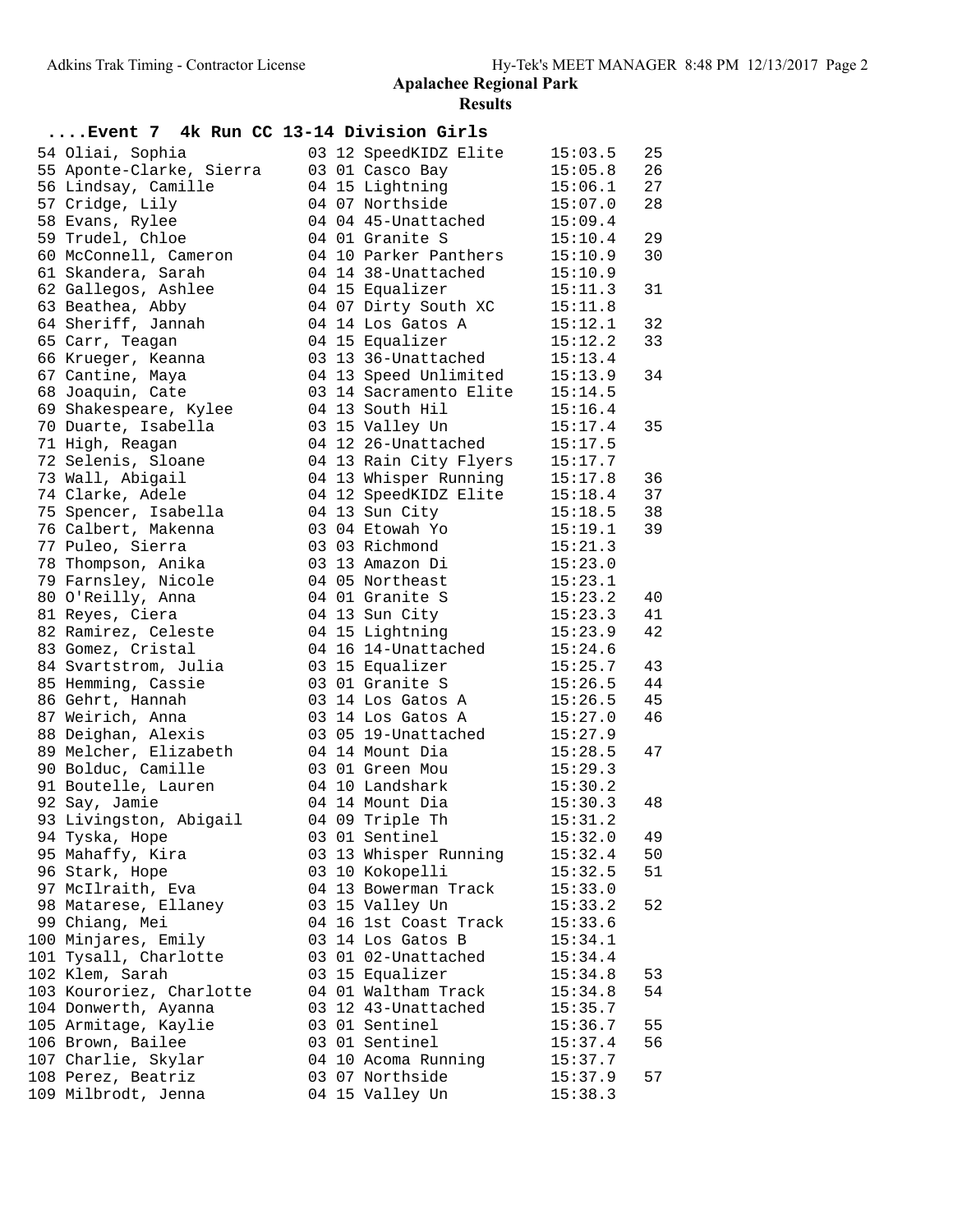| Event 7 4k Run CC 13-14 Division Girls |  |                               |                    |    |
|----------------------------------------|--|-------------------------------|--------------------|----|
| 110 Hoagland, Amelia                   |  | 04 13 Skagit Swift            | 15:38.3            |    |
| 111 Hoffman, Bryanna                   |  | 04 10 Parker Panthers         | 15:38.4            | 58 |
| 112 Fox, Morgan                        |  | 04 10 Parker Panthers         | 15:38.8            | 59 |
| 113 Pattelena, Amy                     |  | 03 01 Nashua PA               | 15:39.3            | 60 |
| 114 Gallus, Dorothy                    |  | 03 13 North Ida               | 15:39.4            | 61 |
| 115 Murphy, Devin                      |  | 04 10 Boulder M               | 15:40.4            |    |
| 116 Tretola, AnnaMarie                 |  | 04 02 Racefaster              | 15:40.6            | 62 |
| 117 Tasser, Isabella                   |  | 04 15 Equalizer               | 15:41.5            | 63 |
| 118 Boisvert, Makaeli                  |  | 04 01 Nashua PA               | 15:41.6            | 64 |
| 119 Lounsbury, Allison                 |  | 03 02 07-Unattached           | 15:41.8            |    |
| 120 Turk, Lauren                       |  | 03 07 Northside               | 15:42.2            | 65 |
| 121 Knodel, Sydney                     |  | 04 12 SpeedKIDZ Elite 15:44.5 |                    | 66 |
| 122 St George, Sophie                  |  | 03 01 02-Unattached           | 15:44.7            |    |
| 123 Flolo, Katelyn                     |  | 04 13 Whisper Running         | 15:45.5            | 67 |
| 124 Mongeau, Rachael                   |  | 03 01 Sentinel                | 15:45.7            | 68 |
| 125 Herron, Fiona                      |  | 03 14 Los Gatos B             | 15:46.1            |    |
| 126 Ungar, Bella                       |  | 04 15 Lightning               | 15:46.⊥<br>15:47.5 | 69 |
| 127 Romaniuk, Alivia                   |  | 03 07 Carmel Di 15:48.6       |                    | 70 |
| 128 Boothe, Georgia                    |  | 04 07 Northside               | 15:48.7            | 71 |
| 129 Marsyla, Elle                      |  | 04 14 Woodside                | 15:49.1            |    |
| 130 Brown, Abriana                     |  | 04 08 20-Unattached           | 15:49.4            |    |
| 131 Fisher, Sierra                     |  | 04 01 Green Mou               | 15:49.5            |    |
| 132 Peck, Caitlin                      |  | 04 03 Fit 180 A               | 15:49.5            | 72 |
| 133 Dudley, Sophia                     |  | 03 15 Equalizer               | 15:49.6            | 73 |
| 134 Thompson, Gillian                  |  | 03 07 Northside               | 15:50.3            | 74 |
| 135 Gann, Katherine                    |  | 04 12 SpeedKIDZ Elite         | 15:51.0            | 75 |
| 136 Wozek, Ella                        |  | 03 01 Waltham Track           | 15:51.4            | 76 |
| 137 Clark, Riley                       |  | 04 01 Greater L               | 15:51.5            |    |
| 138 Gdowski, Anna                      |  | 04 14 Mount Dia               | 15:52.7            | 77 |
| 139 Cargo, Kelly                       |  | 04 10 Parker Panthers         | 15:53.1            | 78 |
| 140 Gundert, Corey                     |  | 03 08 20-Unattached           | 15:53.9            |    |
| 141 Currie, Katherine                  |  | 04 01 02-Unattached           | 15:54.3            |    |
| 142 Beausoleil, Alyxandra              |  | 04 03 Fit 180 A               | 15:55.0            | 79 |
| 143 Doherty, Fiona                     |  | 04 01 Granite S               |                    | 80 |
| 144 Walla, Jordyn                      |  | 03 15 Valley Un               | 15:55.4<br>15:56.5 | 81 |
| 145 Clarkson, Allie                    |  | 04 05 Northeast               | 15:56.9            |    |
| 146 Schrader, Emily                    |  | 03 10 Sol Running Club        | 15:57.2            |    |
| 147 Pavese, Lexi                       |  | 04 04 Etowah Yo               | 15:57.3            | 82 |
| 148 Swanson, Delaney                   |  | 03 01 02-Unattached           | 15:57.3            |    |
| 149 Smith, Lilian                      |  | 03 13 North Ida               | 15:57.4            | 83 |
| 150 Gladden, Stella                    |  | 04 15 San Diego               | 15:57.7            |    |
| 151 Hart, Fiona                        |  | 03 13 North Ida               | 15:58.0            | 84 |
| 152 Gonzales, Kayli                    |  | 03 14 McFarland Track         | 15:58.5            | 85 |
| 153 Landrith, Lauren                   |  | 04 15 Equalizer               | 15:59.4            | 86 |
| 154 Harding, Kimmie                    |  | 04 01 Greater L               | 16:00.3            |    |
| 155 Scott, Kevriana                    |  | 03 12 Katy Expr               | 16:01.0            |    |
| 156 Hilton, Hannah                     |  | 04 13 Sun City                | 16:01.3            | 87 |
| 157 Bailey, Ella                       |  | 04 04 Etowah Yo               | 16:01.8            | 88 |
| 158 Buhman, Alexis                     |  | 04 15 Equalizer               | 16:02.0            | 89 |
| 159 Woolbert, Avery                    |  | 03 01 Waltham Track           | 16:02.9            | 90 |
| 160 Touhey, Abigail                    |  | 04 01 02-Unattached           | 16:03.0            |    |
| 161 Harris, Caroline                   |  | 04 04 Junior Wo               | 16:03.5            |    |
| 162 Golden, Lorel                      |  | 03 04 Walton Yo               | 16:04.0            | 91 |
| 163 Janecek, Leslie                    |  | 04 10 Boulder M               | 16:04.2            |    |
| 164 Preisano, Alyssa                   |  | 04 03 Fit 180 A               | 16:04.9            | 92 |
| 165 Carter, Emily                      |  | 03 02 Pacer Track             | 16:05.5            |    |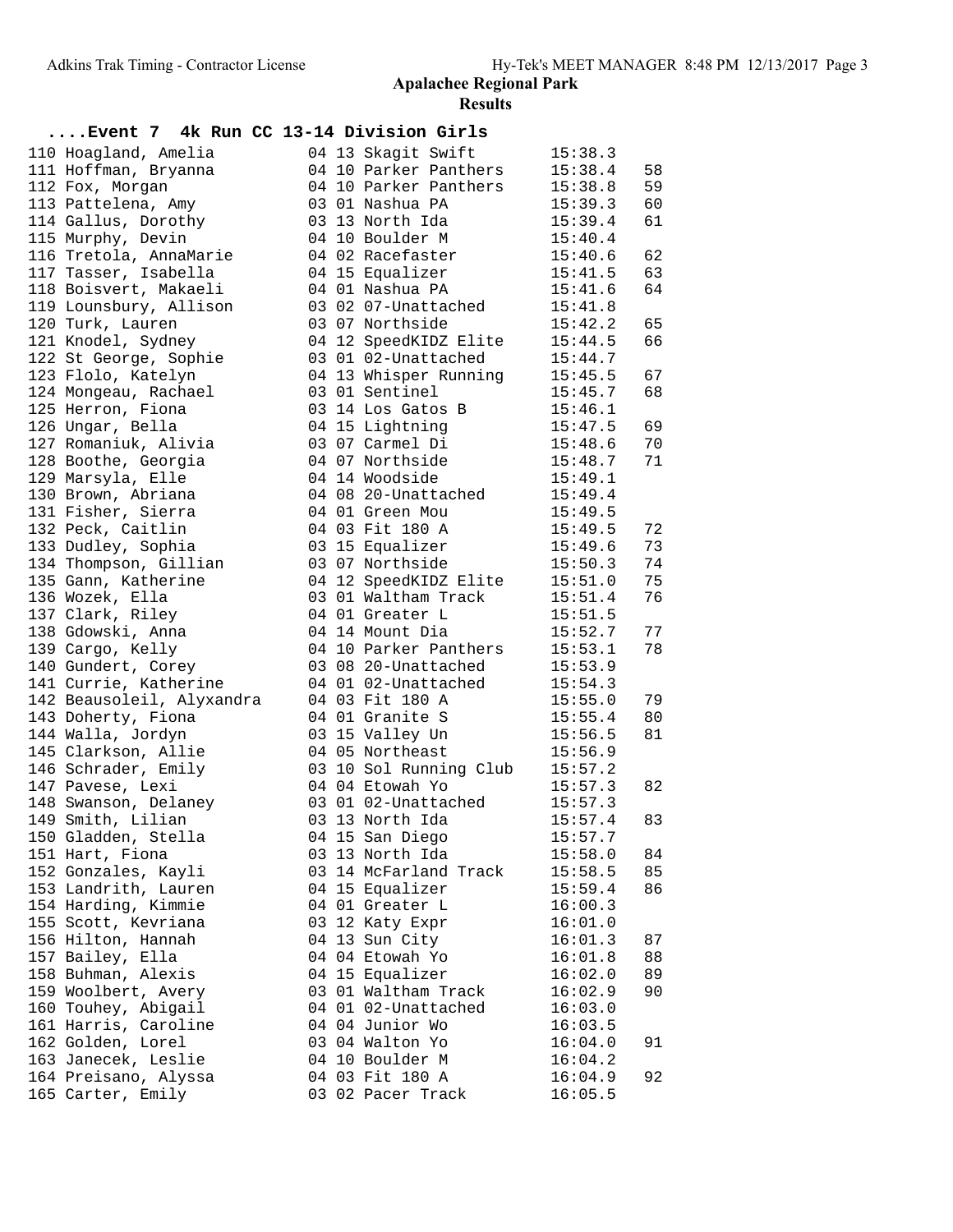| Event 7 4k Run CC 13-14 Division Girls               |  |                                           |         |     |
|------------------------------------------------------|--|-------------------------------------------|---------|-----|
| 166 Tillery, Hannah                                  |  | 04 04 Junior Wo                           | 16:05.9 |     |
| 167 Miller, Emma                                     |  | 04 15 So Cal Ro                           | 16:06.3 |     |
| 168 Pannell, Viveca                                  |  | 03 14 Los Gatos A                         | 16:06.6 | 93  |
| 169 Smith, Breia                                     |  | 04 06 09-Unattached                       | 16:06.6 |     |
| 170 Lake, Clara                                      |  | 04 01 Waltham Track                       | 16:06.8 | 94  |
| 171 Aguzzi, Lara                                     |  | 04 01 Waltham Track                       | 16:07.7 | 95  |
| 172 Widrig, Lily                                     |  | 03 15 Chino Hil                           | 16:07.7 |     |
| 173 Whitmer, Violet                                  |  | 04 01 Waltham Track                       | 16:08.0 | 96  |
| 174 Washington, Hayden                               |  | 04 15 Valley Un                           | 16:08.1 | 97  |
| 175 Brien Miller, Yvonne                             |  | u4 15 Valley Un<br>03 14 Woodside         | 16:08.2 |     |
| 176 Capuano, Kaitlin                                 |  | 04 03 Fit 180 A                           | 16:08.5 | 98  |
| 177 McQuitty, Autumn                                 |  | 04 10 Penguin Track                       | 16:08.9 |     |
| 178 Baher, Meena                                     |  | 03 14 Woodside                            | 16:09.0 |     |
| 179 Kalin, Sidney                                    |  | 03 14 Mount Dia                           | 16:09.5 | 99  |
| 180 Gaffney, Kelli                                   |  | 04 15 Temecula                            | 16:10.8 |     |
| 181 Ellis, Hannah                                    |  | 03 05 Northeast                           | 16:11.4 |     |
| 182 Rule, Lindsay                                    |  | 03 15 Equalizer                           | 16:11.4 | 100 |
| 183 Bergin, Brynn                                    |  | 04 01 Litchfield Track                    | 16:12.1 |     |
| 184 Spence, Ella                                     |  | 04 02 Lakeland                            | 16:12.2 |     |
| 185 VanMeter, Andi                                   |  | 04 07 Southern                            | 16:12.4 |     |
| 186 Spencer, Aleksandra                              |  | 04 03 Fit 180 A                           | 16:12.5 | 101 |
| 187 Shattuck, Olivia                                 |  | 04 02 Racefaster                          | 16:12.5 | 102 |
| 188 Houtz, Emily                                     |  | 04 02 Juniata V                           | 16:12.7 |     |
| 189 Williams, Lilian                                 |  | 03 02 Racefaster                          | 16:13.0 | 103 |
| 190 Mchoul, Abigail                                  |  | 04 04 Dekalb Tr                           | 16:13.0 | 104 |
| 191 Ragsdale, Catherine                              |  | 04 06 09-Unattached                       | 16:13.7 |     |
| 192 Arganbright, Megan                               |  |                                           | 16:14.4 |     |
| 193 Pannell, Veloria                                 |  | 04 10 NX Level Track<br>04 14 Los Gatos A | 16:15.0 | 105 |
| 194 Lindsey, Emma                                    |  | 04 10 Kokopelli                           | 16:15.5 | 106 |
| 195 James, Erica                                     |  | 04 01 Granite S                           | 16:17.5 | 107 |
| 195 Rosenkranz, Emily                                |  |                                           | 16:17.5 | 108 |
| 197 Huitron, Kayla                                   |  | 03 13 Whisper Running                     | 16:17.8 | 109 |
| 198 Montini, Caroline                                |  | 04 10 El Paso W                           | 16:18.8 |     |
| 199 Keidan, Sarah                                    |  | 03 04 45-Unattached<br>04 10 Boulder M    | 16:19.1 |     |
| 200 Folsom, Kinsley                                  |  | 04 07 South Cen                           | 16:19.8 |     |
| 201 Poirier, Hadley                                  |  | 03 01 Casco Bay                           | 16:19.9 | 110 |
| 202 Blanton, Caroline           03 03 Waxhaw Track   |  |                                           | 16:20.1 |     |
| 203 Wells, Madeline                                  |  |                                           |         |     |
| 204 Deighan, Haley                                   |  |                                           |         |     |
| 205 Rybinski, Gabriella and 16 14-Unattached 16:20.8 |  |                                           |         |     |
| 206 Lundberg, Elvira                                 |  | 04 14 Los Gatos A                         | 16:21.4 | 111 |
| 207 Capiz, Yesenia                                   |  | 04 15 Lightning                           | 16:21.8 | 112 |
| 208 Sosa, Penelope                                   |  | 03 16 Miami Eli                           | 16:22.2 |     |
| 209 Cunningham, Megan                                |  | 04 01 Casco Bay                           | 16:22.3 | 113 |
| 210 White, Elizabeth                                 |  | 04 01 Nashua PA                           | 16:22.5 | 114 |
| 211 De La Riva, Desiree                              |  | 04 15 Lightning                           | 16:22.5 | 115 |
| 212 Potter, Kiera                                    |  | 04 10 Landshark                           | 16:23.4 |     |
| 213 Osgood, Sydney                                   |  | 04 12 43-Unattached                       | 16:23.5 |     |
| 214 Ulin, Callie                                     |  | 03 13 Whisper Running                     | 16:23.5 | 116 |
| 215 Dzurenda, Ava                                    |  | 03 02 Get Fit Families                    | 16:23.8 |     |
| 216 Forcey, Patrice                                  |  | 04 02 Hershey Blaze                       | 16:23.9 |     |
| 217 Nadolski, Emma                                   |  | 04 01 Speedy Ki                           | 16:24.1 |     |
| 218 Lopez, Jennifer                                  |  | 04 15 So Cal Ro                           | 16:24.4 |     |
| 219 Biggambler, Breana                               |  | 03 10 Flagstaff Roam                      | 16:25.3 |     |
| 220 Rose, Lilian                                     |  | 03 07 Carmel Di                           | 16:25.5 | 117 |
| 221 Bazan, Isabela                                   |  | 04 04 Walton Yo                           | 16:25.9 | 118 |
|                                                      |  |                                           |         |     |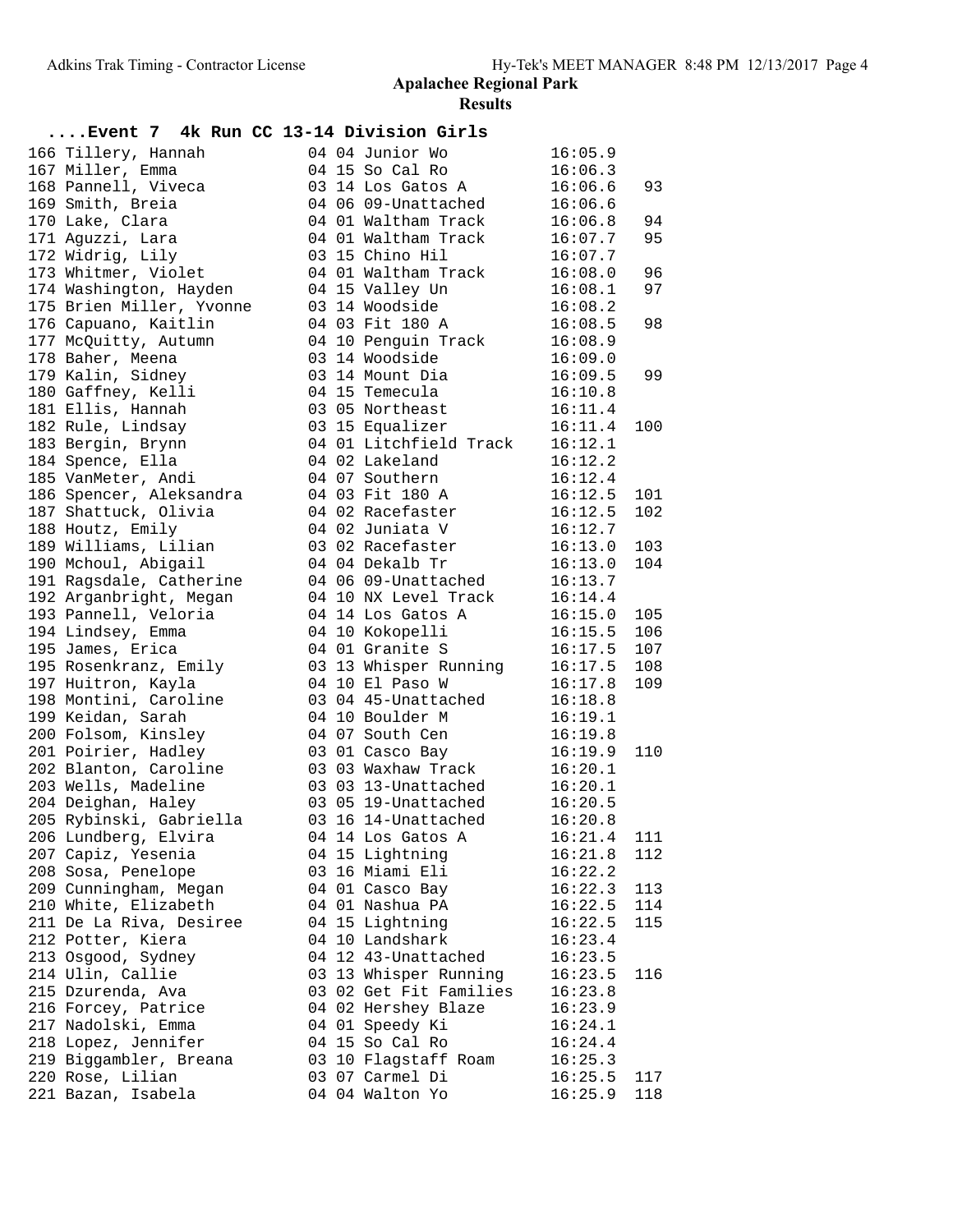| Event 7 4k Run CC 13-14 Division Girls |  |                                   |               |     |
|----------------------------------------|--|-----------------------------------|---------------|-----|
| 222 Fannie, Stella                     |  | 04 02 Get Fit Families            | 16:26.4       |     |
| 223 Vasquez, Jocelyn                   |  | 04 14 McFarland Track             | 16:26.5       | 119 |
| 224 Stumblingbear, Joslyn              |  | 04 09 Southern                    | 16:29.9       |     |
| 225 Bohbrink, Raegan                   |  | 03 07 Northside                   | 16:30.0       | 120 |
| 226 Mckinstry, Ashley                  |  | 03 13 Whisper Running             | 16:30.4       | 121 |
| 227 Puckett, Bailey                    |  | 04 07 16-Unattached               | 16:31.3       |     |
| 228 Flaherty, Ava                      |  | 04 16 14-Unattached 16:31.5       |               |     |
| 229 Hernandez, Kaitlyn                 |  | 03 14 McFarland Track 16:31.8     |               | 122 |
| 230 Brooks, Annabelle                  |  | 04 01 Casco Bay                   | 16:32.7       | 123 |
| 231 Sellati, Madelyn                   |  | 03 02 Pacer Track                 | 16:33.5       |     |
| 232 Barbieri, Celia                    |  | 03 07 Tigers Fr                   | 16:33.8       |     |
| 233 Aman-Lavicky, Katherine            |  | 04 08 Badger Tr                   | 16:35.9       |     |
| 234 Hall, Ellie                        |  | 04 07 Southern                    | 16:36.7       |     |
| 235 Nelson, Elyse                      |  | 04 07 Carmel Di                   | 16:37.1       | 124 |
| 236 Goyette, Rose                      |  | 03 01 Nashua PA                   | 16:37.7 125   |     |
| 237 Nutter, Sydnie                     |  | 04 14 Mount Dia                   | $16:38.2$ 126 |     |
| 238 Knobbe, Estella                    |  | 04 15 Equalizer                   | $16:39.0$ 127 |     |
| 239 Long, Simone                       |  | $04$ 14 Mount Dia                 | 16:39.4       | 128 |
| 240 Cadio, Marianne                    |  | 03 07 Carmel Di                   | 16:39.5       |     |
| 241 Owen, Candice                      |  | 04 13 Whisper Running 16:39.7     |               | 129 |
| 242 Bowles, Marlee                     |  | 04 04 45-Unattached 16:40.0       |               |     |
| 243 Weninger, Averi                    |  | 04 07 Carmel Di                   | 16:40.5       |     |
| 244 Rogers, Susanna                    |  | 03 04 Sequoyah                    | 16:41.0       |     |
| 245 Diaz, Davianna                     |  | 04 14 McFarland Track 16:41.4     |               | 130 |
| 246 Mahony, Megan                      |  | 03 08 Lincoln Y                   | 16:42.9       |     |
| 247 Etris, Audrey                      |  | 04 04 Jefferson                   | 16:43.0       |     |
| 248 Gaston, Brede                      |  | 03 13 Amazon Di                   | 16:43.5       |     |
| 249 Davis, Sophia                      |  | 03 12 SpeedKIDZ Elite             | 16:44.8       | 131 |
| 250 DiBari, Maria                      |  | 03 03 10-Unattached               | 16:45.6       |     |
| 251 Krueger, Chloe                     |  | 04 07 Columbus Running 16:46.8    |               |     |
| 252 O'Brien, Kiley                     |  | 04 13 Whisper Running 16:48.8     |               | 132 |
| 253 Mendez, Vivian                     |  | 03 01 Danbury F                   | 16:49.8       |     |
| 254 Barcelona, Emma                    |  | 03 02 Lakeland                    | 16:51.7       |     |
| 255 Deveau, Annika                     |  | 04 04 Mt. Pleas                   | 16:52.5       | 133 |
| 256 Bedell, Sarah                      |  | 04 04 Walton Yo                   | 16:53.3       | 134 |
| 257 Hartey, Avery                      |  | 03 11 Race Cats                   | 16:53.6       |     |
| 258 Mickelson, Kara                    |  | 03 13 Sun City 16:54.0            |               | 135 |
| 259 Olvin, Caroline                    |  | 04 04 Etowah Yo 16:55.1           |               | 136 |
| 260 Allen, Elizabeth                   |  | 03 06 09-Unattached 16:55.3       |               |     |
| 261 Jin, Rachel                        |  | 04 13 Speed Unlimited 16:55.8 137 |               |     |
| 262 Meier, MacKenzie                   |  | 03 04 The Storm                   | 16:57.4       |     |
| 263 Davis, Haley                       |  | 04 04 Dekalb Tr                   | 16:57.7       | 138 |
| 264 Ondy, Kayla                        |  | 04 01 Nutmeg Striders             | 16:58.2       |     |
| 265 Fisher, Madeline                   |  | 04 04 Great Strides               | 16:58.3       |     |
| 266 Luu, Leilani                       |  | 03 10 Kokopelli                   | 16:58.3       | 139 |
| 267 Smith, Wheaten                     |  | 04 10 Flagstaff Roam              | 16:59.5       |     |
| 268 Green, Hannah                      |  | 04 03 Fit 180 A                   | 17:01.8       | 140 |
| 269 Arnold, Larra                      |  | 04 05 Northeast                   | 17:02.6       |     |
| 270 Ahrens, Olivia                     |  | 03 08 20-Unattached               | 17:03.8       |     |
| 271 Carrillo, Bianca                   |  | 03 14 McFarland Track             | 17:03.8       | 141 |
| 272 Husson, Mackenzie                  |  | 04 01 Nashua PA                   | 17:05.9       | 142 |
| 273 Calbert, Natalie                   |  | 03 04 Etowah Yo                   | 17:08.1       | 143 |
| 274 Averill, Gracie                    |  | 04 13 North Ida                   | 17:08.2       | 144 |
| 275 Suders, Gabriella                  |  | 04 04 Etowah Yo                   | 17:08.4       | 145 |
| 276 Richard, Lillian                   |  | 04 03 Sandhills Track             | 17:09.2       |     |
| 277 Neudecker, Victoria                |  | 04 07 21-Unattached               | 17:09.4       |     |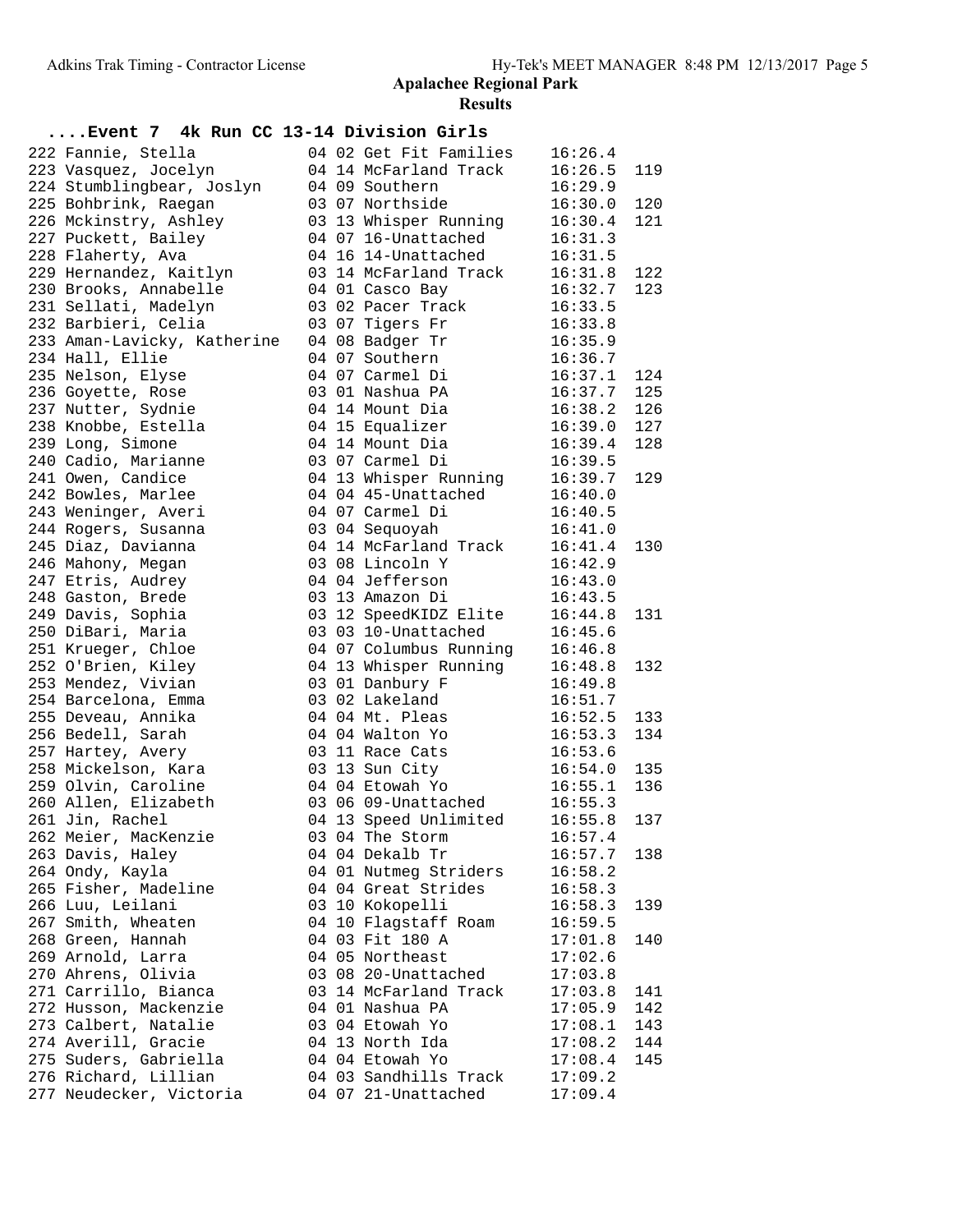| Event 7 4k Run CC 13-14 Division Girls |  |                                    |                    |            |
|----------------------------------------|--|------------------------------------|--------------------|------------|
| 278 Well, Destiny                      |  | 04 10 El Paso W                    | 17:09.9            | 146        |
| 279 Pickering, Elizabeth               |  | 03 01 Sentinel                     | 17:10.0            | 147        |
| 280 Lahee, Brooke                      |  | 04 07 Northside                    | 17:11.1            |            |
| 281 Javelera, Mercedes                 |  | 04 15 Valley Un                    | 17:12.5            | 148        |
| 282 Corn, Riley                        |  | 04 03 Fit 180 A                    | 17:12.9            | 149        |
| 283 Nelson, Anna                       |  | 04 11 Race Cats                    | 17:13.7            |            |
| 284 Mejia, Yasmine                     |  | 03 12 Track Hou                    | 17:15.3            | 150        |
| 285 Starkie, Paige                     |  | 04 03 Fit 180 A                    | 17:15.9            | 151        |
| 286 Klaus, Julie                       |  | 04 07 Columbus Running             | 17:18.5            |            |
| 287 Sunbury, Lillian                   |  | 04 07 South Cen                    | 17:19.1            |            |
| 288 Murray, Alex                       |  | 04 04 Walton Yo                    | 17:19.2            | 152        |
| 289 Miller, Grace                      |  | 03 07 Carmel Di                    | 17:19.4            | 153        |
| 290 Petersen, Madelyn                  |  | 03 01 Granite S                    | 17:19.7            | 154        |
| 291 Mitravich, Ava                     |  | 04 04 Walton Yo                    | 17:19.9            | 155        |
| 292 Connolly, Makenna                  |  | 04 12 Katy Expr                    | 17:20.5            |            |
| 293 Stumblingbear, Mercedes            |  | 04 09 Southern                     | 17:21.0            |            |
| 294 Givens, Marina                     |  | 03 06 24-Unattached                | 17:23.8            |            |
| 295 Conway, Meghan                     |  | 03 01 Nashua PA                    | 17:24.0            | 156        |
| 296 Zhu, Margaret                      |  | 03 02 Westfield                    | 17:24.7            |            |
| 297 Norris, Brianne                    |  | 03 09 27-Unattached                | 17:25.1            |            |
| 298 Murthy, Maya                       |  | 04 07 Carmel Di                    | 17:26.4            | 157        |
| 299 Barrett, Alyson                    |  | 04 13 Speed Unlimited              | 17:27.2            | 158        |
| 300 Broomfield, Georgia                |  | 03 04 Alpha Cru                    | 17:29.1            |            |
| 301 Martinez, Anyssa                   |  | 04 12 Northwest                    | 17:30.3            |            |
| 302 Sheets, Alexis                     |  | 04 07 16-Unattached                | 17:30.6            |            |
| 303 Studley, Megan                     |  | 04 04 Summervil                    | 17:31.8            |            |
| 304 Newman, Ella                       |  | 04 12 Track Hou                    | 17:31.9<br>17:33.2 | 159<br>160 |
| 305 Para, Parker<br>306 Moore, Sage    |  | 03 15 Equalizer<br>03 07 Carmel Di | 17:33.3            | 161        |
| 307 Mirzaian, Nicole                   |  | 04 15 Valley Un                    | 17:34.0            | 162        |
| 308 Delcid, Jalin                      |  | 04 04 45-Unattached                | 17:34.6            |            |
| 309 Price, Jennifer                    |  | 04 04 45-Unattached                | 17:36.1            |            |
| 310 Hughes, Kaitlyn                    |  | 04 02 Pacer Track                  | 17:36.7            |            |
| 311 Moynihan, Madeleine                |  | 03 01 Nashua PA                    | 17:37.8            | 163        |
| 312 Green, Alyssa                      |  | 03 07 Columbus Running             | 17:38.5            |            |
| 313 Steskal, Sydney                    |  | 04 13 Speed Unlimited              | 17:39.1            | 164        |
| 314 Reyes, Daniela                     |  | 04 15 Lightning                    | 17:39.3            | 165        |
| 315 Rabolli, Lucia                     |  | 04 02 Racefaster                   | 17:40.7            | 166        |
| 316 Goh, Christine                     |  | 04 12 Track Hou                    | 17:43.9            | 167        |
| 317 Cruz, Emily                        |  | 04 15 Valley Un                    | $17:45.5$ 168      |            |
| 318 Akpan, DayeAbosi                   |  | 03 12 Family Po                    | 17:46.8            |            |
| 319 Singh, Neelam                      |  | 04 04 Alpha Cru                    | 17:49.3            |            |
| 320 Chalker, Caitlin                   |  | 04 04 Dekalb Tr                    | 17:54.2            | 169        |
| 321 Quirch, Angelina                   |  | 03 16 14-Unattached                | 17:55.9            |            |
| 322 Warren, Logan                      |  | 03 12 Katy Expr                    | 17:57.2            |            |
| 323 Conklin, Casey                     |  | 03 01 Sentinel                     | 17:58.0            | 170        |
| 324 Ortega, Jasmine                    |  | 04 08 Iowa Spee                    | 17:59.2            |            |
| 325 White, Karah                       |  | 04 16 Pure Athletics               | 18:08.1            |            |
| 326 Barber, Sarah                      |  | 04 16 14-Unattached                | 18:08.2            |            |
| 327 Toxcoyoa, Griselda                 |  | 03 15 Lightning                    | 18:09.8            | 171        |
| 328 Willer, Hannah                     |  | 04 10 Kokopelli                    | 18:13.7            | 172        |
| 329 Pursley, Josie                     |  | 04 08 Iowa Spee                    | 18:21.0            |            |
| 330 Slade, Emily                       |  | 04 07 Carmel Di                    | 18:22.3            | 173        |
| 331 Maurice, Ellie                     |  | 03 05 18-Unattached                | 18:26.0            |            |
| 332 Braun, Britney                     |  | 03 05 Team Kent                    | 18:35.2            |            |
| 333 Tupper, Madison                    |  | 04 06 24-Unattached                | 18:38.8            |            |
|                                        |  |                                    |                    |            |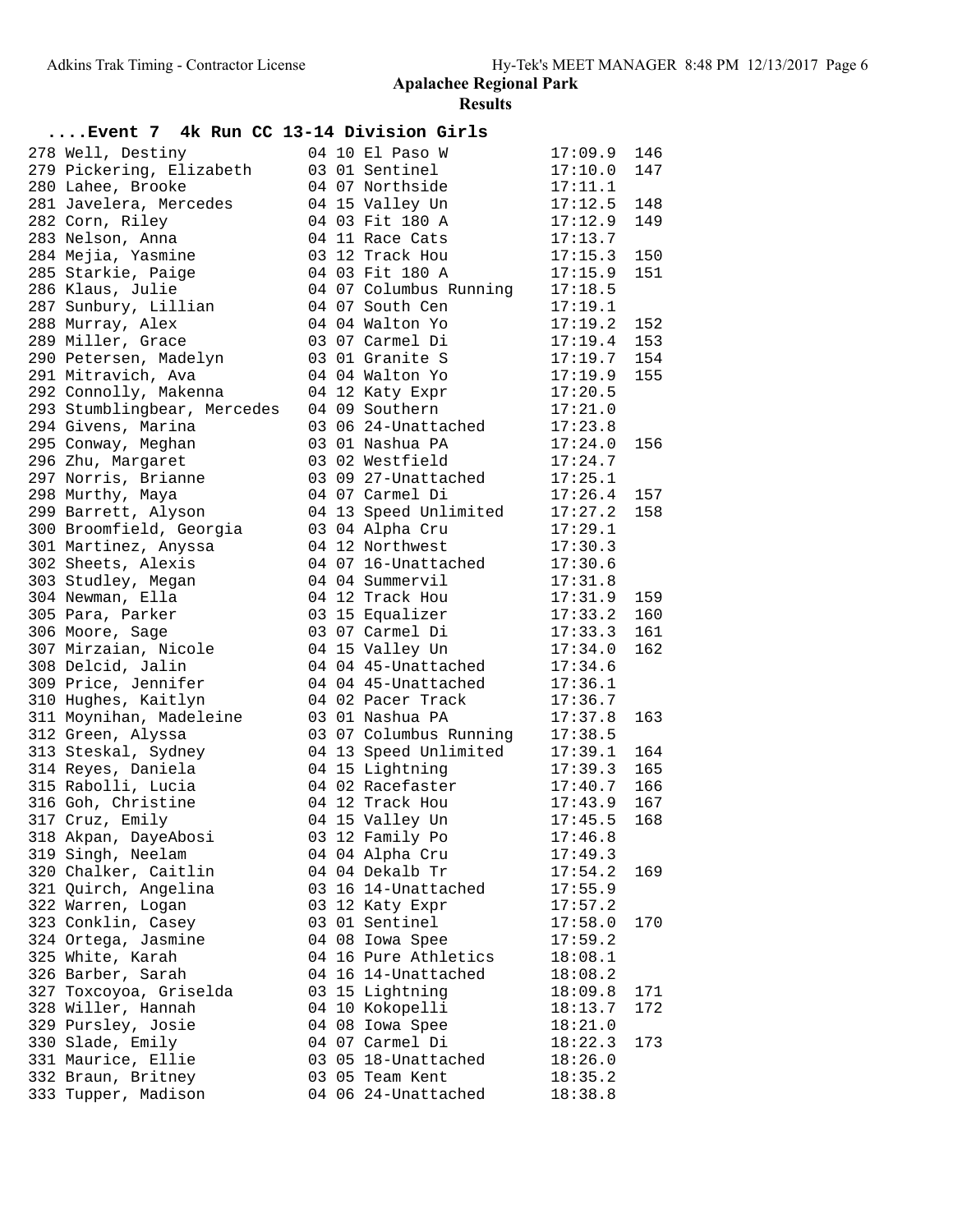| Event 7 4k Run CC 13-14 Division Girls                                                                                                                                                                                                     |       |             |   |   |    |             |      |      |      |      |
|--------------------------------------------------------------------------------------------------------------------------------------------------------------------------------------------------------------------------------------------|-------|-------------|---|---|----|-------------|------|------|------|------|
| 334 Uribe, Ashley and the Magnetic Sample of the Magnetic Emma<br>336 Valentine, Alexis and the Magnetic Sample of the Magnetic Sample of the Magnetic Sample of the Magnetic Sample Communication<br>338 Olander, Erin and the Un         |       |             |   |   |    | 18:43.6 174 |      |      |      |      |
|                                                                                                                                                                                                                                            |       |             |   |   |    |             |      |      |      |      |
|                                                                                                                                                                                                                                            |       |             |   |   |    |             |      |      |      |      |
|                                                                                                                                                                                                                                            |       |             |   |   |    |             |      |      |      |      |
|                                                                                                                                                                                                                                            |       |             |   |   |    |             |      |      |      |      |
|                                                                                                                                                                                                                                            |       |             |   |   |    |             |      |      |      |      |
|                                                                                                                                                                                                                                            |       |             |   |   |    |             | 175  |      |      |      |
|                                                                                                                                                                                                                                            |       |             |   |   |    |             | 176  |      |      |      |
| 340 Messick, Sarah Pruitt 03 04 Dekalb Tr 19:04.4<br>341 Carrizalez, Anette 04 12 Rxc 19:05.0<br>342 Davis, Freya 04 02 Get Fit Families 19:08.1<br>343 McClung, Molly 04 09 Ejc Track 19:09.4<br>344 Mendenhall, Abihail Abby 04 12 Team  |       |             |   |   |    |             |      |      |      |      |
|                                                                                                                                                                                                                                            |       |             |   |   |    |             |      |      |      |      |
|                                                                                                                                                                                                                                            |       |             |   |   |    |             |      |      |      |      |
|                                                                                                                                                                                                                                            |       |             |   |   |    |             |      |      |      |      |
|                                                                                                                                                                                                                                            |       |             |   |   |    |             |      |      |      |      |
|                                                                                                                                                                                                                                            |       |             |   |   |    |             |      |      |      |      |
|                                                                                                                                                                                                                                            |       |             |   |   |    |             |      |      |      |      |
|                                                                                                                                                                                                                                            |       |             |   |   |    |             |      |      |      |      |
|                                                                                                                                                                                                                                            |       |             |   |   |    |             |      |      |      |      |
|                                                                                                                                                                                                                                            |       |             |   |   |    |             |      |      |      |      |
|                                                                                                                                                                                                                                            |       |             |   |   |    |             |      |      |      |      |
|                                                                                                                                                                                                                                            |       |             |   |   |    |             |      |      |      |      |
|                                                                                                                                                                                                                                            |       |             |   |   |    |             |      |      |      |      |
|                                                                                                                                                                                                                                            |       |             |   |   |    |             |      |      |      |      |
|                                                                                                                                                                                                                                            |       |             |   |   |    |             |      |      |      |      |
|                                                                                                                                                                                                                                            |       |             |   |   |    |             |      |      |      |      |
|                                                                                                                                                                                                                                            |       |             |   |   |    |             |      |      |      |      |
|                                                                                                                                                                                                                                            |       |             |   |   |    |             |      |      |      |      |
|                                                                                                                                                                                                                                            |       |             |   |   |    |             |      |      |      |      |
|                                                                                                                                                                                                                                            |       |             |   |   |    |             |      |      |      |      |
|                                                                                                                                                                                                                                            |       |             |   |   |    |             |      |      |      |      |
|                                                                                                                                                                                                                                            |       |             |   |   |    |             |      |      |      |      |
|                                                                                                                                                                                                                                            |       |             |   |   |    |             |      |      |      |      |
|                                                                                                                                                                                                                                            |       |             |   |   |    |             |      |      |      |      |
|                                                                                                                                                                                                                                            |       |             |   |   |    |             |      |      |      |      |
|                                                                                                                                                                                                                                            |       |             |   |   |    |             |      |      |      |      |
|                                                                                                                                                                                                                                            |       |             |   |   |    |             |      |      |      |      |
|                                                                                                                                                                                                                                            |       |             |   |   |    |             |      |      |      |      |
|                                                                                                                                                                                                                                            |       |             |   |   |    |             |      |      |      |      |
|                                                                                                                                                                                                                                            |       |             |   |   |    |             |      |      |      |      |
|                                                                                                                                                                                                                                            |       |             |   |   |    |             |      |      |      |      |
|                                                                                                                                                                                                                                            |       |             |   |   |    |             |      |      |      |      |
| 334 Mendenhall, Mohlail 09 9 is Track 19:09.4<br>344 Mendenhall, Abihail Abiy 04 12 Team Gree<br>19:09.8<br>345 Chavez, Daniela 04 10 El Paso W<br>19:11.6 178<br>345 Gilbar, Paulina 04 10 El Paso W<br>19:11.6 178<br>347 Murray, Ashlei |       |             |   |   |    |             |      |      |      |      |
|                                                                                                                                                                                                                                            |       | Team Scores |   |   |    |             |      |      |      |      |
|                                                                                                                                                                                                                                            |       |             |   |   |    |             |      |      |      |      |
| Rank Team                                                                                                                                                                                                                                  | Total | 1           | 2 | 3 | 4  | 5.          | $*6$ | $*7$ | $*8$ | $*9$ |
|                                                                                                                                                                                                                                            |       |             |   |   |    |             |      |      |      |      |
| Results - Women 13-14                                                                                                                                                                                                                      |       |             |   |   |    |             |      |      |      |      |
| 1 10 Parker Panthers                                                                                                                                                                                                                       | 62    | 4           | 5 | 6 | 17 | 30          | 58   | 59   | 78   |      |
| Total Time: 1:13:04.40                                                                                                                                                                                                                     |       |             |   |   |    |             |      |      |      |      |
| 14:36.88<br>Average:                                                                                                                                                                                                                       |       |             |   |   |    |             |      |      |      |      |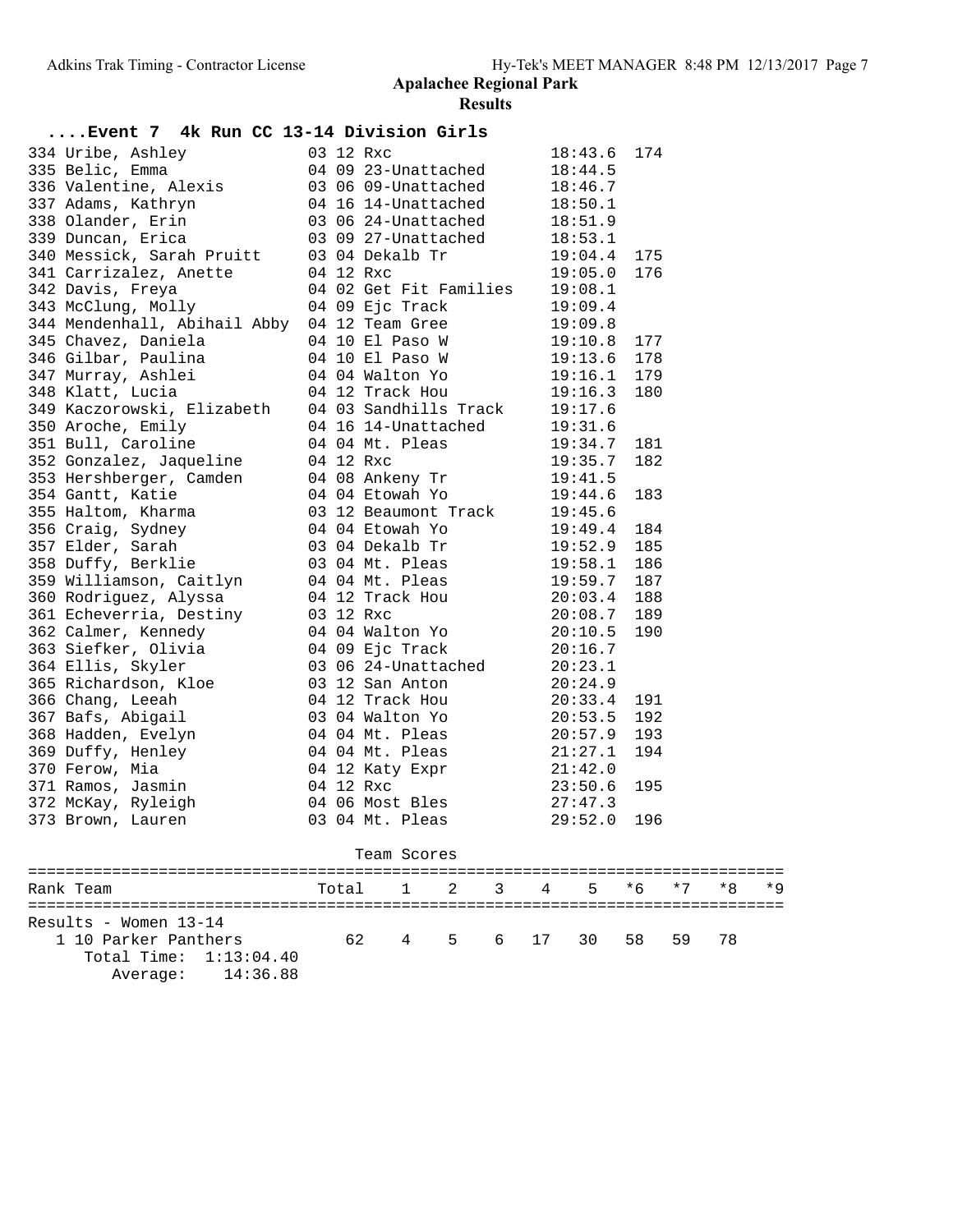| Event 7 4k Run CC 13-14 Division Girls                                            |     |    |    |                |     |     |     |     |     |
|-----------------------------------------------------------------------------------|-----|----|----|----------------|-----|-----|-----|-----|-----|
| 2 15 Equalizers Track A<br>Total Time:<br>1:15:07.10<br>15:01.42<br>Average:      | 117 | 11 | 14 | 16             | 33  | 43  | 53  | 73  | 127 |
| 3 01 Granite State Flash<br>Total Time:<br>1:15:29.50<br>Average:<br>15:05.90     | 139 | 8  | 18 | 29             | 40  | 44  | 80  | 107 | 154 |
| 4 14 Los Gatos A<br>Total Time:<br>1:15:53.60<br>15:10.72<br>Average:             | 157 | 12 | 22 | 32             | 45  | 46  | 93  | 105 | 111 |
| 5 07 Northside Saints A<br>Total Time:<br>1:16:01.90<br>15:12.38<br>Average:      | 182 | 9  | 23 | 28             | 57  | 65  | 71  | 74  | 120 |
| 6 01 Sentinel Striders<br>Total Time:<br>1:17:20.00<br>15:28.00<br>Average:       | 241 | 13 | 49 | 55             | 56  | 68  | 147 | 170 |     |
| 7 15 Valley United Track Cl<br>Total Time:<br>1:17:02.30<br>Average:<br>15:24.46  | 267 | 2  | 35 | 52             | 81  | 97  | 148 | 162 | 168 |
| 8 01 Waltham Track<br>Total Time:<br>1:18:00.40<br>15:36.08<br>Average:           | 321 | 7  | 54 | 76             | 90  | 94  | 95  | 96  |     |
| 9 13 Sun City<br>Total Time:<br>1:18:35.00<br>15:43.00<br>Average:                | 321 | 20 | 38 | 41             | 87  | 135 |     |     |     |
| 10 12 SpeedKIDZ Elite<br>Total Time:<br>1:18:42.20<br>15:44.44<br>Average:        | 334 | 25 | 37 | 66             | 75  | 131 |     |     |     |
| 11 15 Lightning Youth Runnin<br>Total Time:<br>1:19:01.80<br>15:48.36<br>Average: | 365 | 27 | 42 | 69             | 112 | 115 | 165 | 171 |     |
| 12 15 Equalizers Track B<br>Total Time:<br>1:19:05.60<br>15:49.12<br>Average:     | 369 | 31 | 63 | 86             | 89  | 100 | 160 |     |     |
| 13 13 Whisper Running<br>Total Time:<br>1:19:16.70<br>15:51.34<br>Average:        | 377 | 36 | 50 | 67             | 108 | 116 | 121 | 129 | 132 |
| 14 13 North Idaho Track & Fi<br>Total Time:<br>1:19:36.40<br>15:55.28<br>Average: | 387 | 15 | 61 | 83             | 84  | 144 |     |     |     |
| 15 01 Casco Bay Endurance<br>Total Time:<br>1:19:18.60<br>Average:<br>15:51.72    | 391 | 19 |    | 26 110 113 123 |     |     |     |     |     |
| 16 14 Mount Diablo Heat<br>Total Time:<br>1:19:39.20<br>Average:<br>15:55.84      | 397 | 47 | 48 | 77             | 99  | 126 | 128 |     |     |
| 17 02 Racefaster<br>Total Time:<br>1:20:02.80<br>Average:<br>16:00.56             | 436 | 3  | 62 | 102            | 103 | 166 |     |     |     |
| 18 03 Fit 180 Athletics<br>Total Time:<br>1:20:10.40<br>Average:<br>16:02.08      | 442 | 72 | 79 | 92             | 98  | 101 | 140 | 149 | 151 |
| 19 10 Kokopelli Racing Team<br>Total Time:<br>1:21:34.90<br>Average:<br>16:18.98  | 478 | 10 | 51 | 106            | 139 | 172 |     |     |     |